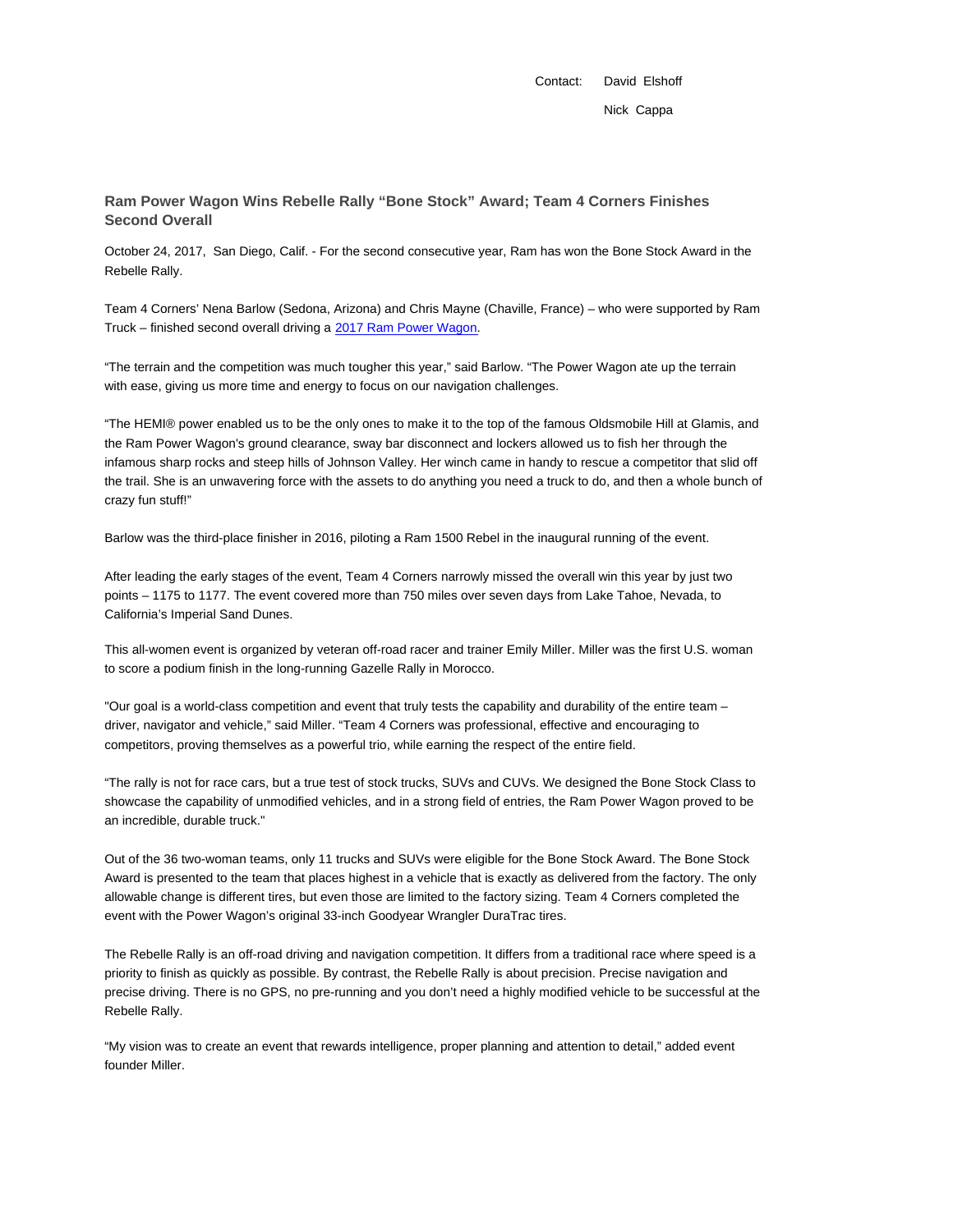Over seven days, teams comprised of two women (one driver, one navigator) use maps, compasses and road books to navigate to multiple checkpoints (CPs) in a prescribed amount of time. Some CPs are visibly marked by a flag and course worker (Green CPs), while others are marked by a small flag or PVC pipe (Blue CPs). Black CPs offer the greatest challenge, with no visible reference on the ground. Teams check in at each CP with their tracker, and the closer they are to the exact Black CP location the more points they receive.

Barlow has more than 20 years of experience in the 4WD industry. She is the owner and operator of Barlow Adventures, a Jeep® rental and 4WD training company, and certified by the International 4WD Trainers Association. Though considered well known in the 4WD world, the 2016 Rebelle Rally was her first competitive off-road event.

Mayne is a rally veteran on multiple continents, with last year's inaugural Rebelle Rally under her belt, as well as 12 Rallye de Gazelles in Morocco and 2010 winner of the Rallye de Princesses in France.

## **About Ram Power Wagon**

Since returning from the battlefields of World War II as America's first 4x4 pickup truck in 1946, Power Wagon's mission has been to be the ultimate off-road truck.

Power Wagon retains unique, segment-leading off-road equipment including:

- 12,000-pound Warn Winch
- Bilstein mono-tube shocks
- Five-link rear coil spring suspension
- Smart Bar electronic disconnecting sway bar
- Electric locking front and rear differentials
- 33-inch Goodyear Wrangler DuraTrac tires
- Complete under-chassis armor

Capabilities include 14.3-inch ground clearance, 26 inches of wheel travel and 30 inches of water fording.

Starting MSRP for the Ram Power Wagon is \$52,295, plus \$1,395 destination. A Power Wagon option package for a base Tradesman 2500 4x4 Crew Cab adds \$8,450 to the base MSRP of \$38,945, for a total of \$47,395, plus \$1,395 destination. A \$4,995 Leather & Luxury option package is offered for Ram Power Wagon buyers who prefer the luxury of a leather-appointed interior and other premium features.

## **Ram Truck Brand**

In 2009, the Ram Truck brand launched as a stand-alone division, focused on meeting the demands of truck buyers and delivering benchmark-quality vehicles. With a full lineup of trucks, the Ram 1500, 2500/3500 Heavy Duty, 3500/4500/5500 Chassis Cab, ProMaster and ProMaster City, the Ram brand builds trucks that get the hard work done and families where they need to go.

Ram is the number one brand in new vehicle quality and is the only truck-exclusive brand to ever finish first in J.D. Power's Initial Quality Study (2021), which tracks new vehicle performance over the first three months of ownership. In the same study, Ram Heavy Duty models also scored best, making Ram the number-one truck brand in new vehicle quality among large heavy-duty pickups.

In addition, the latest J.D. Power APEAL study - which rates the emotional bond between customers and their vehicles – named the 2021 Ram 1500 as the best vehicle in the large light-duty pickup category. This marks the second straight year Ram 1500 has received top honors.

The 2022 Ram 1500 lineup includes the Know & Go mobile app featuring an immersive experience for customers who want to learn more about their vehicles.

Ram continues to outperform the competition and sets the benchmarks for:

- 1,075 lb.-ft. of torque with Cummins Turbo Diesel
- Towing capacity of 37,090 lbs. with Ram 3500
- Segment first 1,000 lb.-ft of torque with Cummins Turbo Diesel